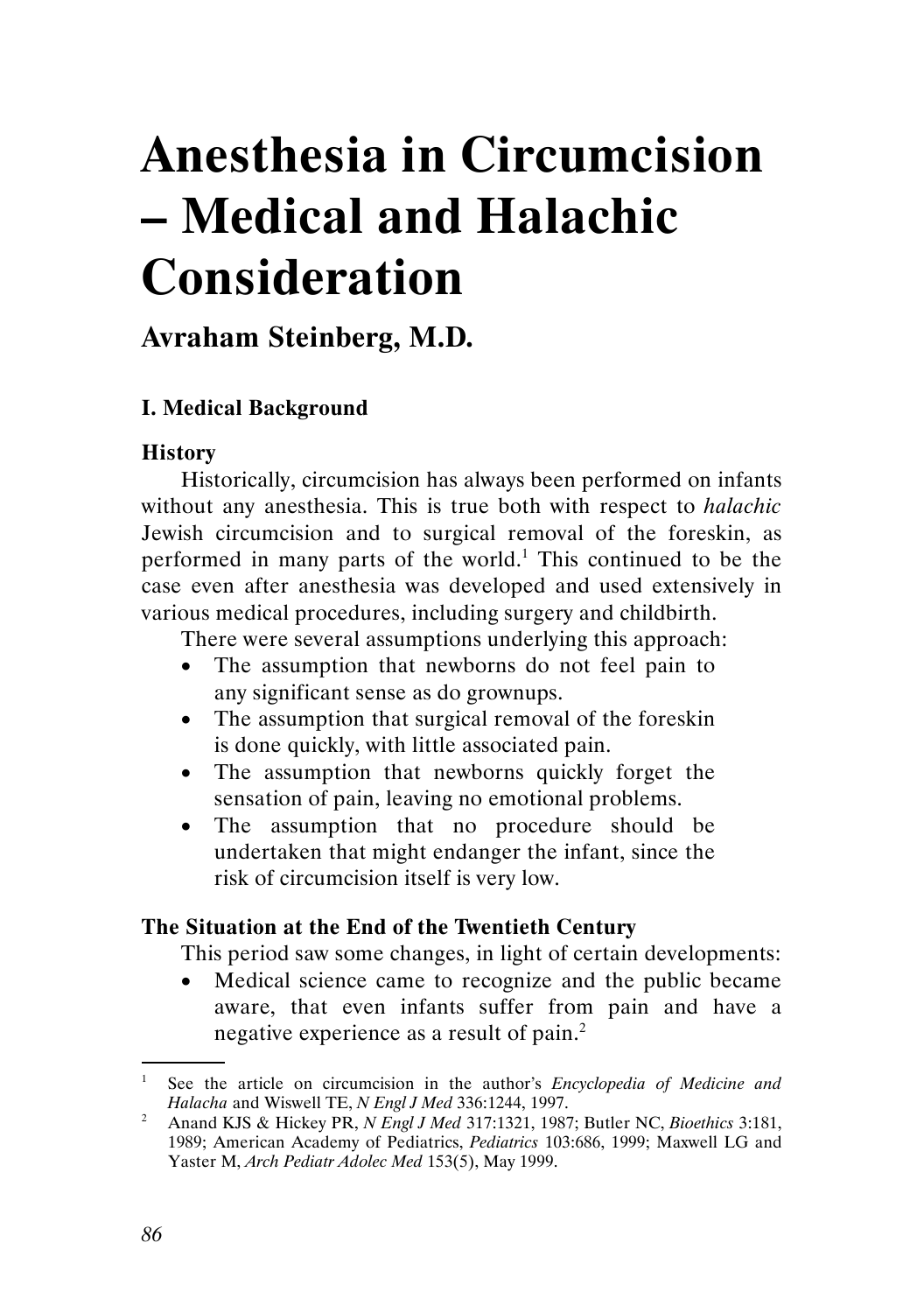This assumption, that even newborns suffer from pain, was proven in a number of ways: studying babies' behavior (face and eye movement, body movement, etc.) while subjecting them to a painful stimulus; timing the length of their crying and studying the nature of their crying; measuring the levels of various substances that the body secretes as a reaction to pain.<sup>3</sup>

• The development of effective and safe palliation and anesthesia, which permit reducing and/or avoiding pain, even in infants.

In light of these developments the American Academy of Pediatrics recommended anesthesia in performing painful procedures in infants.<sup>4</sup> In addition there were suggestions, requests, and recommendations regarding pain reduction for the newborn during circumcision.<sup>5</sup>

Several specific suggestions were made to reduce pain during circumcision:

Local injection of 0.5-1 ml/kg of the anesthetic lidocaine (1%) at the base of the penis at 10 and 2 o'clock.<sup>6</sup> This method was first suggested in 1978.<sup>7</sup> Its advantages: good, complete anesthesia in 50-70% of the cases. $8<sup>8</sup>$ 

Disadvantages of this method: significant pain in administering the injection at a particularly sensitive location;<sup>9</sup> the effect attenuates quickly, leaving discomfort after the circumcision; possible complications, such as hemorrhage, necrosis, and absorption of lidocaine into the circulatory system, which can cause irregularities in heart rhythm, hypotension, convulsions, and auditory disorders; and the need of a physician to perform the circumcision.

Weighing the benefits and the potential dangers in using lidocaine, the American Academy of Pediatrics refrained from

<sup>&</sup>lt;sup>3</sup> Owens ME, Pain 20:213, 1984; Attia J, et al, Anesthesiology 67:A532, 1987; Weatherstone KB, et al, Pediatrics 92:710, 1993.

<sup>&</sup>lt;sup>4</sup> Poland RL, et al, *Pediatrics* 80:446, 1987.

<sup>5</sup> American Academy of Pediatrics, loc. cit.

 $^{6}$  DPNB = dorsal penile nerve block.

<sup>7</sup> Kirya C & Werthmann MW, J Pediatr 92:998, 1978.

<sup>&</sup>lt;sup>8</sup> Taddio A, et al, *N Engl J Med* 336:1197, 1997; Taddio A, et al, *Arch Pediatr Adolesc* Med 154:620, 2000.

<sup>&</sup>lt;sup>9</sup> Weatherstone KB, et al, loc. cit. ; Taddio A, et al, loc. cit.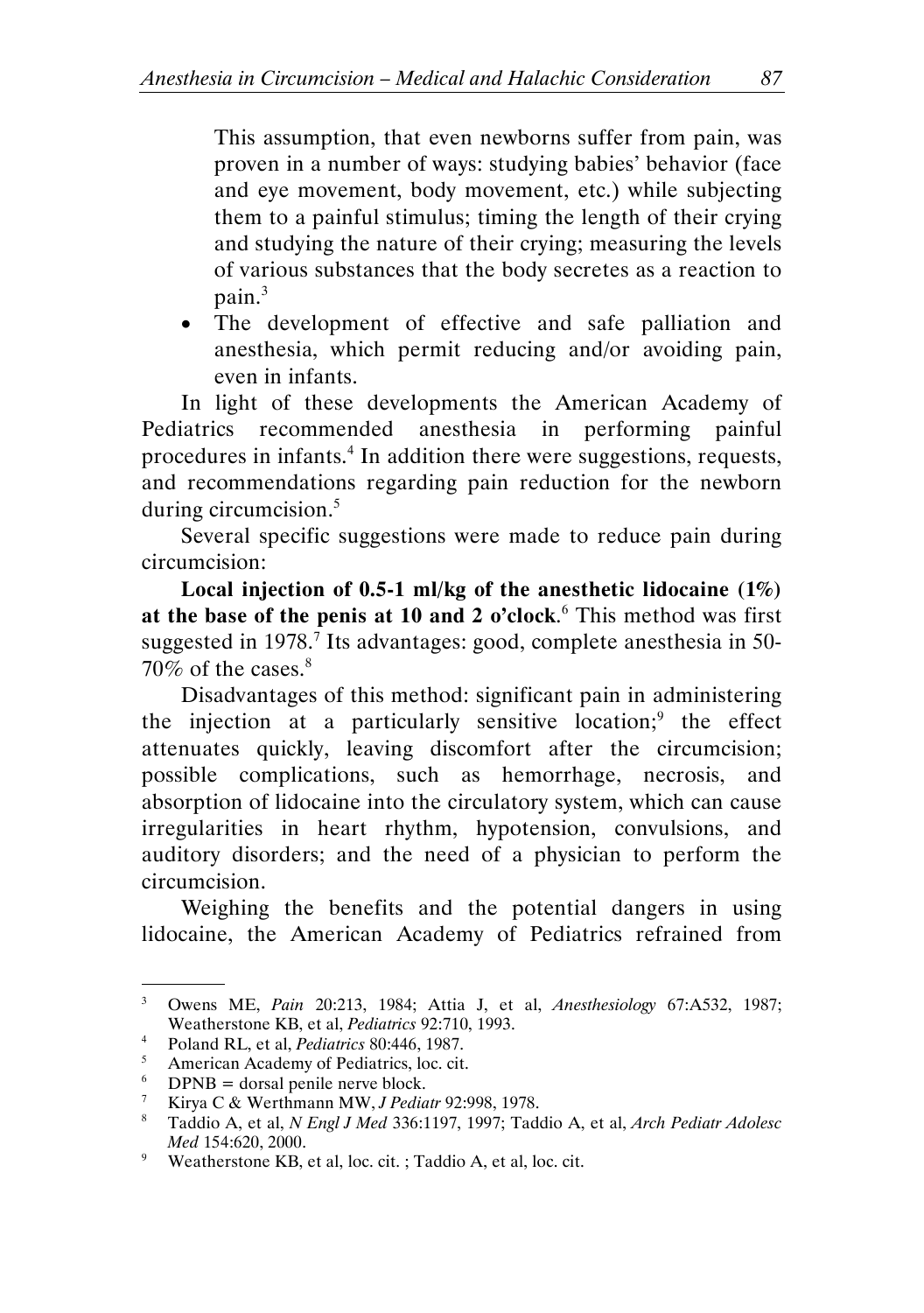recommending it in performing circumcisions on infants.<sup>10</sup> At a later date, however, the Academy formulated a policy mentioning only some of the disadvantages without rejecting the use of lidocaine.<sup>11</sup> Other researchers dissociated themselves from the use of lidocaine in circumcision for other reasons.<sup>12</sup>

**Injection of 1 ml of lidocaine**  $(1\%)$  in a ring around the circumference of the middle of the penis or the base of the forskin for local anesthesia. In this procedure the same concentration of lidocaine is used as above. $^{13}$ 

Advantage of this procedure: better anesthesia than any other local method. Disadvantages: local pain due to the injection itself. According to the few reports available regarding this method, no complications were observed.<sup>14</sup> In theory the same complications resulting from injection of lidocaine at the base of the penis are likely to arise in this method as well.

Spreading a cream with various concentrations of lidocaine locally on the area of the foreskin about an hour before the circumcision. Some practitioners used a 4% concentration of lidocaine in an acidic cream.<sup>15</sup> The efficacy of the method is not high. Others used a 30% concentration of lidocaine<sup>16</sup> with better results.

Still others used an EMLA cream *(i.e.*, eutectic mixture of local anesthetics)<sup>17</sup> containing 2.5% lidocaine and 2.5% prilocaine with good results.<sup>18</sup> This method requires topical application of 1-2 gr of the EMLA cream about 1-1.5 hours before the circumcision.

Advantages of this method: good anesthesia in many patients; complete absence of side effects because the active ingredients are not absorbed into the blood stream as long as no more than 2 gr are

<sup>&</sup>lt;sup>10</sup> American Academy of Pediatrics, *Pediatrics* 84:388, 1989.

<sup>&</sup>lt;sup>11</sup> American Academy of Pediatrics, *Pediatrics* 103:686, 1999.<br><sup>12</sup> Schoen EL *N Engl I Med* 322:1308, 1990; Weatherstone KI

<sup>&</sup>lt;sup>12</sup> Schoen EJ, *N Engl J Med* 322:1308, 1990; Weatherstone KB, et al, loc. cit.<br><sup>13</sup> Lander J et al *JAMA* 278:2157 1997

<sup>&</sup>lt;sup>13</sup> Lander J, et al,  $JAMA$  278:2157, 1997.<br><sup>14</sup> Masciello AL *Obstet Gynecol* 75:8.

Masciello AL, Obstet Gynecol 75:834, 1990 American Academy of Pediatrics, Pediatrics 103:686, 1999.

<sup>&</sup>lt;sup>15</sup> Mudge D & Youngner JB, *J Nurse Midwifery* 34:335, 1989.

<sup>&</sup>lt;sup>16</sup> Weatherstone KB, et al, loc. cit.

 $17$  EMLA = Eutectic Mixture of Local Anesthetics.

<sup>&</sup>lt;sup>18</sup> Benini F, et al, *JAMA* 271:274, 1994; Taddio A, et al, loc. cit.; Wiswell, loc. cit.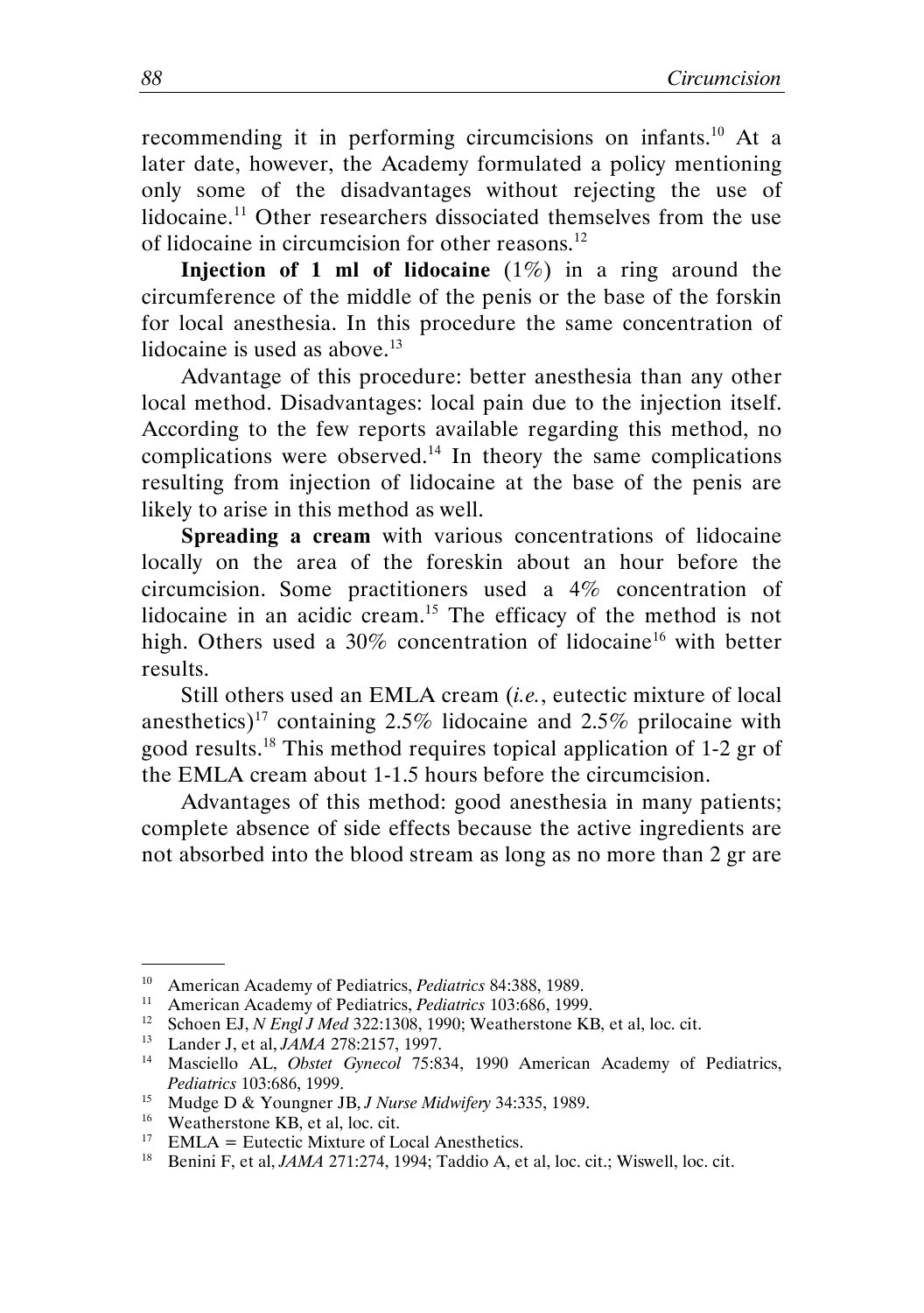applied; $19$  the anesthetic effect lasts for several hours after application, thus reducing discomfort even after the procedure; ease of application; appropriate for use by ritual mohalim who are not physicians. Disadvantages: lower success rate than local injection of anesthetic; waiting time between application and the circumcision procedure.

Administering sucrose with a vinyl nipple. In this method a nipple is dipped into 50% solution of sucrose. A gauze pad dipped in the sucrose is also inserted into the nipple. The circumcision procedure is begun around two minutes after the infant has begun to suck on the nipple with the sugar solution. During the entire procedure, the nipple is held in place in the baby's mouth. From time to time, the gauze pad is dipped again in the sugar solution and returned to the nipple. $20$ 

Advantages of the method: high efficacy in preventing pain throughout the procedure; ease of application; complete absence of complications; no waiting time between the application and the procedure; appropriate for use by ritual mohalim who are not physicians. Disadvantages: the efficacy of the method is somewhat less than that of locally injection anesthesia.

Administering palliative medication. In this method 15 mg/kg of acetaminophen (paracetamol)<sup>21</sup> are administered orally every 6 hours beginning two hours before the circumcision and continuing 24 hours after it. $^{22}$ 

Advantages of this method: from the medical point of view, the medication is safe even for newborns, without any side effects; the medicine is in general palliative for mild to moderate pain in small children. Disadvantages: no positive indications have been found that pain levels during the procedure and immediately after it are affected. However, there is a positive effect beginning a few hours after the circumcision.<sup>23</sup> These disadvantages can probably be overcome by two changes: increasing the dosage or by

<sup>&</sup>lt;sup>19</sup> American Academy of Pediatrics, *Pediatrics* 103:686, 199. When, however, some of the cream remains on the site of the circumcision, it is likely to be absorbed. In such cases, hemolysis has been observed in babies with G6PD deficiency.

<sup>&</sup>lt;sup>20</sup> Blass EM & Hoffmeyer LB, Pediatrics 87:215, 1991; Smith BA, et al, Dev Psychol 26:731, 1990; Herschel M, et al, Arch Pediatr Adolesc Med 152:279, 1998.

 $20.751, 1220, 110$ <br>acetaminophen.

<sup>&</sup>lt;sup>22</sup> Howard CR, et al, *Pediatrics* 93:641, 1994.

<sup>&</sup>lt;sup>23</sup> Howard CR, loc. cit.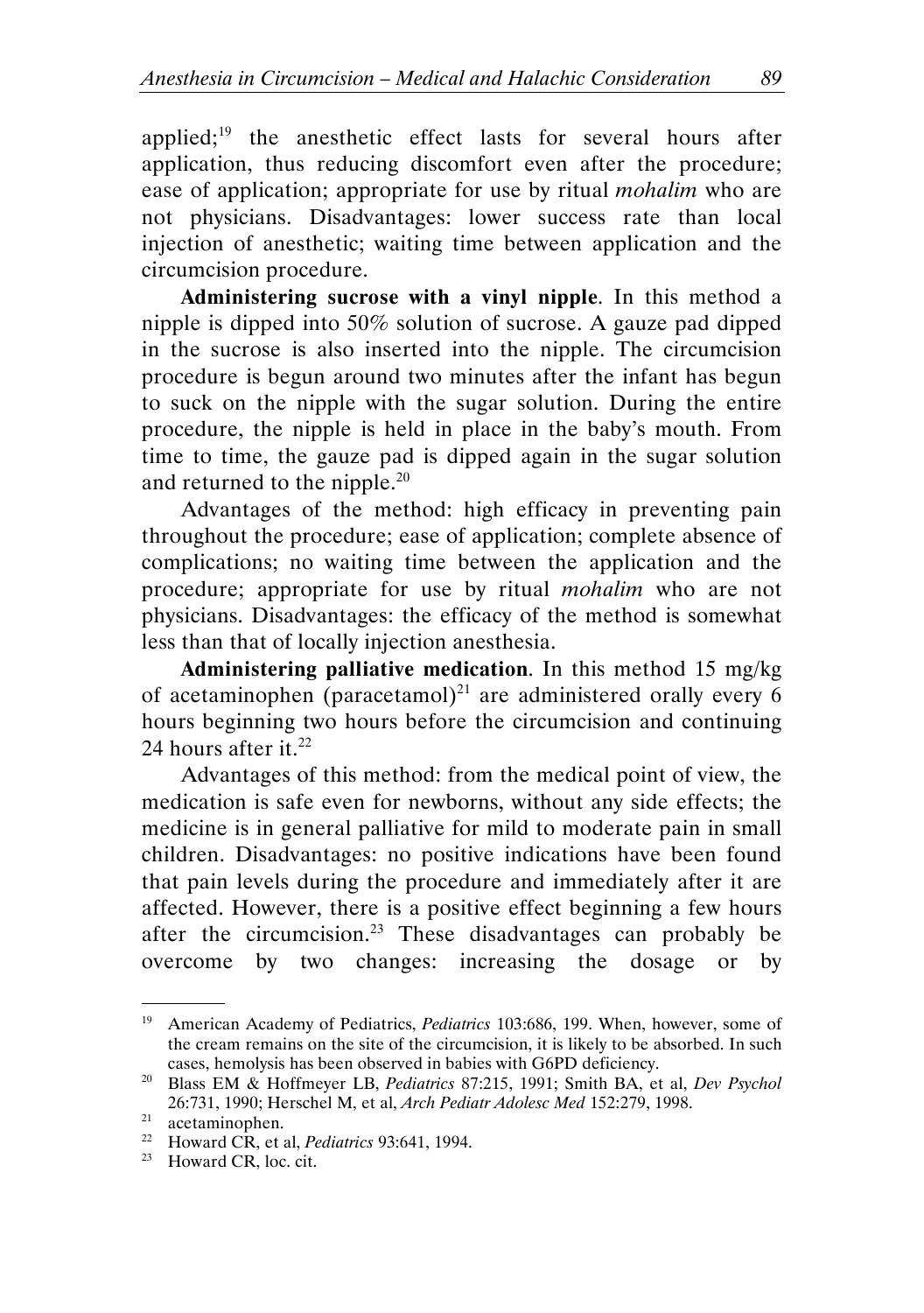administering the medicine more frequently; but this has not been investigated, and there are no data regarding the efficacy or safety of these changes.

Combining methods. Some have demonstrated that no one method is sufficient. They recommend combining lidocaine injections, EMLA cream, acetaminophen and a sucrose nipple. This combination has been found to be more effective in reducing pain than any individual method. $24$ 

#### II. Halachic Background

#### Historical Background

All agree that circumcision as a Jewish ritual was traditionally performed without any form of anesthesia. This is true both for the circumcision of eight-day-old infants and adults, as in the case of converts or Jews who were not circumcised as infants. It is also clear that since the introduction of various methods of anesthesia, it is now possible to perform the procedure without any sensation at all or with greatly reduced levels of pain. Today, the use of anesthesia is quite common in adult circumcisions. There are places where general anesthesia is used; and there are places where general anesthesia is used only for children, local anesthesia being reserved for adults. In the world of medicine the first suggestions for using local anesthesia in the circumcision of infants were made in the first two decades of the twentieth century.  $25$ 

First, let us consider the position of the poskim regarding the use of anesthesia in the circumcision of an adult.

The earliest discussion of this question appeared in Tel Talpiot  $(1896)^{26}$  There, rabbis disagreed on the permissibility of using chloroform as a general anesthetic in the circumcision of an adult Jew or convert. There was further discussion regarding general anesthesia in the circumcision of converts in Ha-Me'assef (1913- 14).<sup>27</sup>

<sup>&</sup>lt;sup>24</sup> Taddio A, et al, Arch Pediatr Adolesc Med 154:620, 2000.

 $25$  See the medical background above.

<sup>&</sup>lt;sup>26</sup> Tel Talpiot, vol. 4, 5756, pp. 61 ff. The positions discussed there are summarized in Reichman E and Rosner F, Tradition 34(3):6, 2000.

<sup>&</sup>lt;sup>27</sup> Ha-Me'assef 18(1-2); 19(1).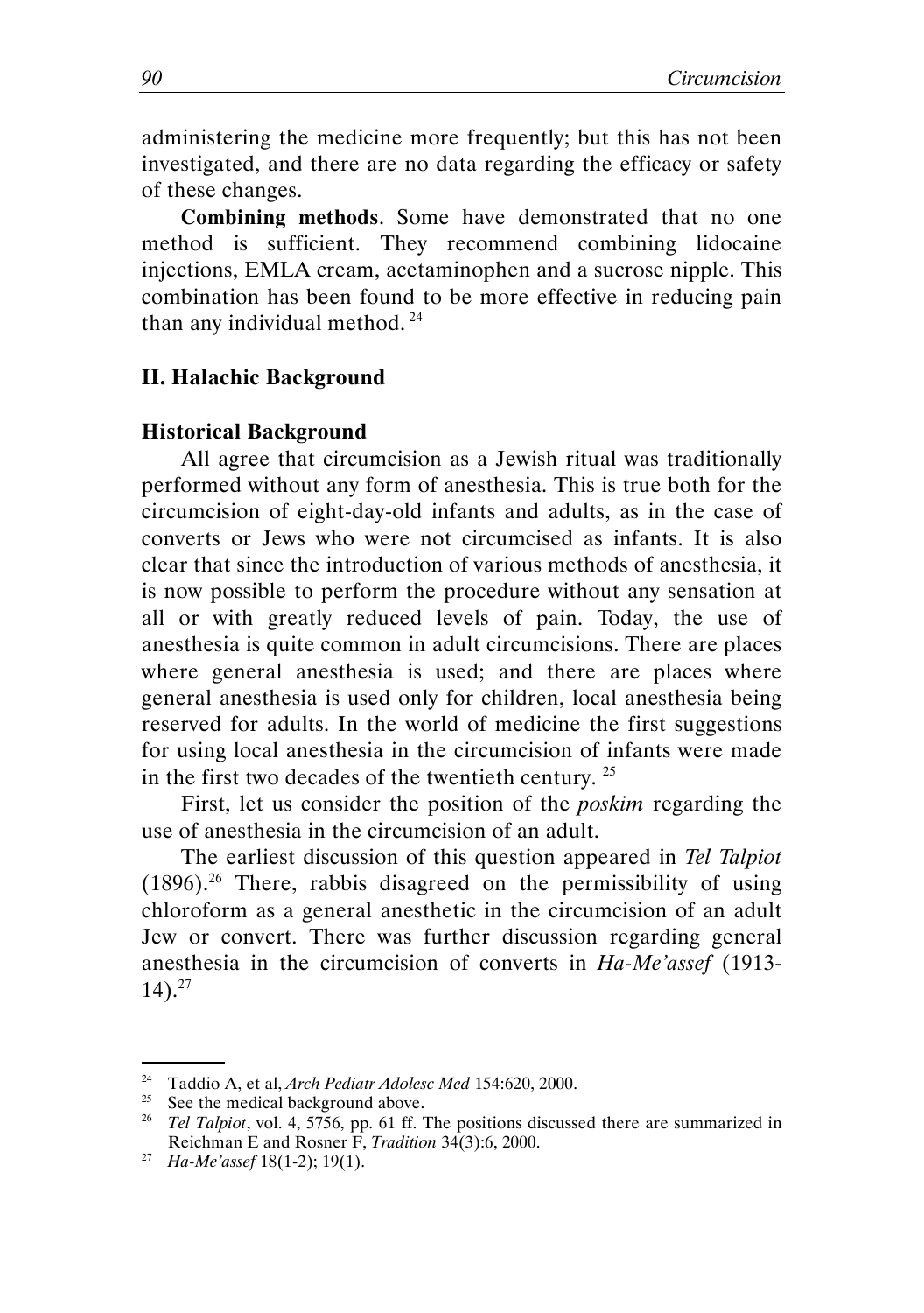Rabbi Meir Arik wrote the first systematic responsum dealing with the question<sup>28</sup> of local anesthesia in the area of the circumcision for a thirty-year-old patient.

The question of anesthetizing an eight-day-old infant for circumcision was first raised recently.

Summary of the opinions of the poskim:

Some poskim discuss anesthesia only in connection the circumcision of newborns. Others add adults to the discussion. Some discuss only general anesthesia. Others discuss local anesthesia. Some discuss both.

In short, those who prohibit anesthesia in adults certainly prohibit it in newborns. But some of those who prohibit it in newborns permit it in adults. Similarly, those who prohibit local anesthesia certainly prohibit general anesthesia. But some of those who prohibit general anesthesia permit local anesthesia.

Some prohibit both general and local anesthesia, both in newborns and in adults.<sup>29</sup>

Some prohibit both general and local anesthesia, both in eightday-old babies and in adults. But they allow anesthesia in adults in certain circumstances, for example in older people, in cases where the procedure is more complicated and would cause great pain, or in correcting awkward presentations where the surgery requires more time than ordinary circumcisions and would therefore cause great suffering. In such cases, they see no problem with local anesthesia.<sup>30</sup> Similarly in the case of an adult who, through no fault of his own, was not previously circumcised as, for example, in the case of man whose older brothers had died because of  $c$ ircumcision $31$ 

<sup>28</sup> Resp. Imrei Yosher 2:140, sect.3.

<sup>&</sup>lt;sup>29</sup> Resp. Imrei Yosher, ibid.; Resp. Tsur Ya'akov, be-She'erit Ya'akov 5 (who only wrote: "Since the Rabbi from Tarna in his Resp. Imrei Yosher wrote that the practice is not to use any drug, I cannot raise any objection to that practice." He did not, however, explain his understanding of the basis of the prohibition); Resp. Eretz Tsvi (Frommer) 1:56; R. A. Shapiro in: Medicine and Halacha: Practical Aspects, Schlesinger Institute, 2006 (here in after: Medicine & Halacha) , pp. 364-365.

<sup>&</sup>lt;sup>30</sup> Resp. Tzitz Eli'ezer 20:73; Resp. Shevet ha-Levi 5:147, sect. 2. Regarding R. Wosner's position, see note 39 infra.

 $31$  Resp. Eretz Tsvi, ibid.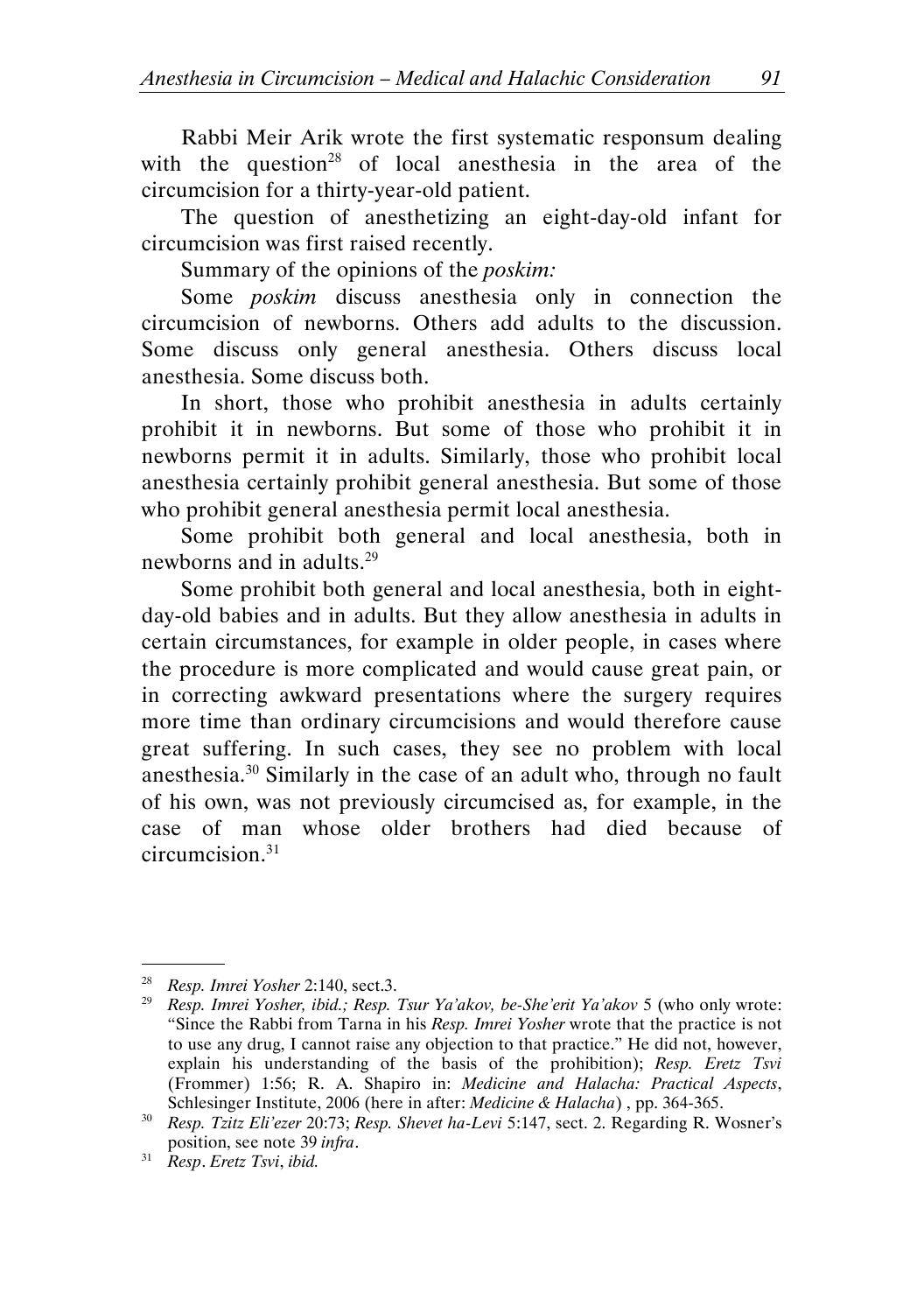One authority prohibits all forms of anesthesia, even local anesthesia, in newborns up to one year old. But he permit local anesthesia in adults or in babies over one year of age. $32$ 

Other authorities prohibit both general and local anesthesia in newborns, but are in doubt about the permissibility of anesthesia for adults.<sup>33</sup>

Some poskim prohibit all forms of anesthesia, even local anesthesia in the routine circumcision of a newborn. These poskim did not express an opinion regarding adults.<sup>34</sup>

There is an opinion prohibiting general anesthesia in adults, without expressing an opinion regarding local anesthesia.<sup>35</sup>

Some prohibit general anesthesia both in adults and babies, but permit local anesthesia in both.<sup>36</sup>

Others permit anesthesia in adults, even general anesthesia, without expressing an opinion with regard to newborns.<sup>37</sup>

Still others permit local anesthesia for babies as long as it entails no threat to the baby's life.<sup>38</sup>

.

<sup>38</sup> Resp. Iggerot Moshe Y.D. 4:40, sect. 2; R. Sh.Z. Auerbach and R. Y.Sh. Eliashiv quoted in Nishmat Avraham 5:260, sect. 1 (end). See, however, Resp. Iggerot Moshe,  $ibid$ , which quotes a letter by R. Sh.Z. Auerbach to R. Sh. Frankel, according to which no changes should be made in the procedure of circumcision even if there is no halachic problem involved. This contradicts his opinion as quoted in Nishmat Avraham. Further, I have met with R. Eliashiv, who told me that although he objects to anesthetizing an infant by injection when he is circumcised on the eighth day, he does not in principle object to the use of a cream. In addition, he did not want to publicize a clear and sweeping permissive opinion. Rather, he preferred that I inform *mohalim* orally that if the families insist on using cream, it is permitted to do so. In his opinion, the principle problem is changing the procedure of circumcision,

<sup>32</sup> R. M. Bransdorfer in Medicine & Halacha pp. 361-363.

<sup>&</sup>lt;sup>33</sup> R. M. Eliyahu in *Medicine & Halacha* p. 360.

<sup>&</sup>lt;sup>34</sup> Resp. Tzitz Eli'ezer 20:73; R. Y.Sh. Eliashiv and R. Moshe Halberstam in Medicine & Halacha pp. 363-364. Regarding R. Eliashiv's position, see note 38 infra.

 $35$  Koret ha-Brit, Nahal Brit 261:4.

<sup>36</sup> Resp. Seridei Eish 3:97; Resp. Teshuvot ve-Hanhagot 1:490, 2:510 and 3:308. See Sha'arei Halacha u-Minhag 3:97, which prefers local or epidural anesthesia rather than general anesthesia in an adult so that he will be conscious and aware during the procedure.

<sup>37</sup> Resp. Maharsham 6:85; Resp. Da'at Kohen 194; R. Y. Weingarten in Yarchon Ohel Mo'ed, Fasc. 1:7; Resp. Ma'archei Lev, Y.D. 53; Resp. Kappei Aharon 19 (who wrote that this was the practice in Munkatch); Resp. Chelkat Yo'av, Ohel Mo'ed 1:7; Resp. Pitchei She'arim 4:5; Resp. Radbaz 125; Resp. Mi-Ma'amakim 2:15; Resp. Chemdat Tsvi 4:48; O. Yosef in  $No'$ am 12, pp. 1 ff.; Resp. Yabbia Omer 5, Y.D. 22, according to which R. Yosef acted thusly with the approval of the Rabbinic Court in the year 5723. R. Y.Sh. Eliashiv has also told me that he approves of general anesthesia in adults.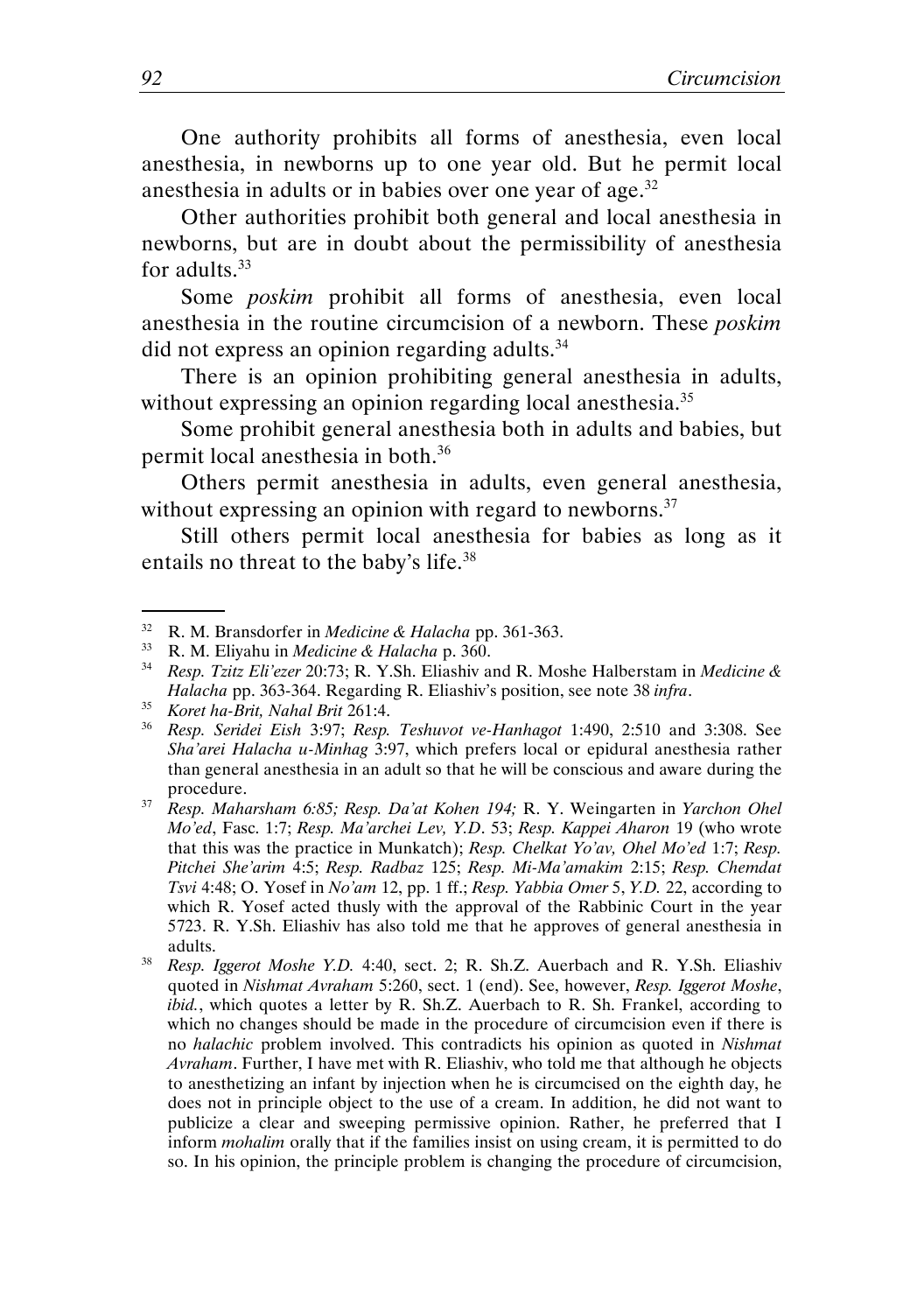### Objections to Anesthesia in Circumcision

Innovation – Anesthesia constitutes an innovation, a change with regard to earlier practice. It is inherently prohibited to change traditional practice and we ought not try to be clever and innovate new procedures in opposition to the will of the Creator and Jewish practice. "The Torah prohibits innovation."<sup>39</sup>

Pain – Circumcision requires pain, as is clear in the Midrash:

R. Levi said: It is not written that Abraham circumcised [himself]. Rather it is written "Abraham was circumcised." He examined himself and saw that he had no foreskin.

R. Abba bar Kahana said to R. Levi: You are a liar; he felt [the pain of circumcision] and suffered in order to increase his reward from God.<sup>40</sup>

It follows that circumcision was originally instituted with suffering.<sup>41</sup> It has further been written "that everyone should consider his own suffering when [the baby] cries from the pain of circumcision because his voice rises without the impediment of any evil that his prayer might include."<sup>42</sup>

The Covenant with God – The commandment of circumcision might indeed be fulfilled when the foreskin is painlessly removed. But the fulfillment of the covenant between the newborn and God requires that he feel the cutting away of the foreskin and some bleeding. Without this, there can be no fulfillment of the  $covenant$ <sup> $43$ </sup>

The Sages were Familiar with Anesthesia – In the Talmud we learn:

We must calculate how much one would pay to have one's arm amputated with a drug.<sup>44</sup>

not the pain or other incidental prohibitions. This, too, contradicts his opinion as quoted in Nishmat Avraham. See further note 47a infra.

<sup>&</sup>lt;sup>39</sup> Rabbis Sh. Wosner, M. Halberstam, and M. Eliyahu in *Medicine & Halacha* pp. 360, 363-364.

<sup>40</sup> Bereishit Rabba 47:11.

<sup>41</sup> See Resp. Imrei Yosher, ibid.; Sha'arei Halacha u-Minhag 3:97; Resp. Tzitz Eli'ezer 20:73; Resp. Shevet ha-Levi 5:147, holding that pain is a principle consideration in circumcision.

<sup>&</sup>lt;sup>42</sup> Olelot Efrayyim 446, quoted in the notes of R. A. Gutmacher on Tract. Shabbat 130a.

<sup>43</sup> R. A. Schapiro in Medicine & Halacha pp. 364-365.

<sup>44</sup> Bava Kama 85a.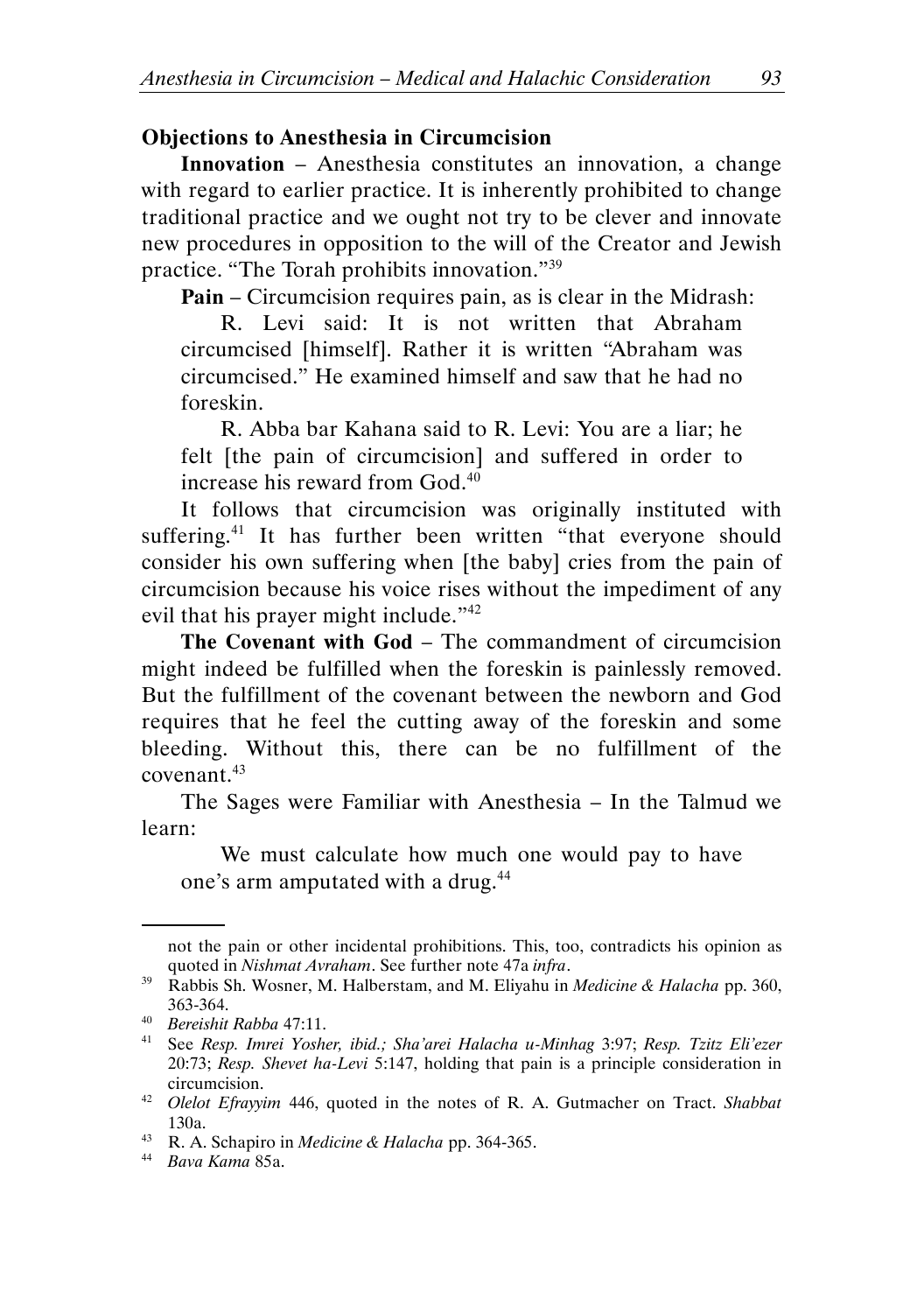Rashi explained: "With a drug – with a drug there is no pain in amputation".

Although it is clear that they were familiar with them, anesthetic drugs were never used in conjunction with circumcision. It follows that pain is a requisite element in circumcision according to the earlier authorities.<sup>45</sup>

Agency – The mohel is the agent of the person he is circumcising. If the person being circumcised is not conscious, he cannot appoint the *mohel* his agent.<sup>46</sup>

Intention – Fulfillment of the commandment of circumcision requires intent. If the person being circumcised is asleep, he cannot have the requisite intention to fulfill the commandment. $47$ 

God's Will – God intended the commandment of circumcision to be performed with pain. If so, we surely cannot do anything to lessen the pain. God wants the infant to understand at his tender age that it is impossible to attain virtue without suffering. All spiritual improvement involves pain.<sup>47a</sup>

Danger – There is some threat to life in all forms of anesthesia. It is entirely prohibited to endanger the person being circumcised.<sup>48</sup>

#### Rejection of the Objections against Anesthesia

Innovation – It is true that the great Orthodox rabbis strongly opposed any changes in the performance of ritual circumcision because reform leaders in the past repeatedly tried to introduce such changes. Therefore, they went to length to reject any such innovations. Here are a few examples:

Opposition to cutting the foreskin with any instrument except a metal knife; opposition to use of any kind of protection; opposition to uncovering the corona by any means except using the fingernail; opposition to any method of suction except using the mouth.<sup>49</sup>

Nonetheless, many authorities have agreed to innovations in certain limited circumstances when it is clear that the innovation is

<sup>45</sup> Resp. Imrei Yosher, ibid.; R. M. Eliyahu see note 33 supra.

<sup>46</sup> Resp. Seridei Eish, ibid.

<sup>47</sup> Koret ha-Brit, ibid.; Resp. Seridei Eish, ibid.; Resp. Shevet ha-Levi, ibid.

<sup>&</sup>lt;sup>47a</sup> Sefer Tuvecha Yabbi'u (R. Y. Zilberstein) vol. 1, p 98.

<sup>&</sup>lt;sup>48</sup> Resp. Iggerot Moshe, ibid.; R. Sh.Z. Auerbach and R. Y.Sh. Eliashiv in Nishmat Avraham, ibid.; Resp. Shevet ha-Levi (R. Wosner) see note 39 supra..

<sup>&</sup>lt;sup>49</sup> Regarding these opinions see the article on circumcision in the author's Encyclopedia of Medicine and Halacha.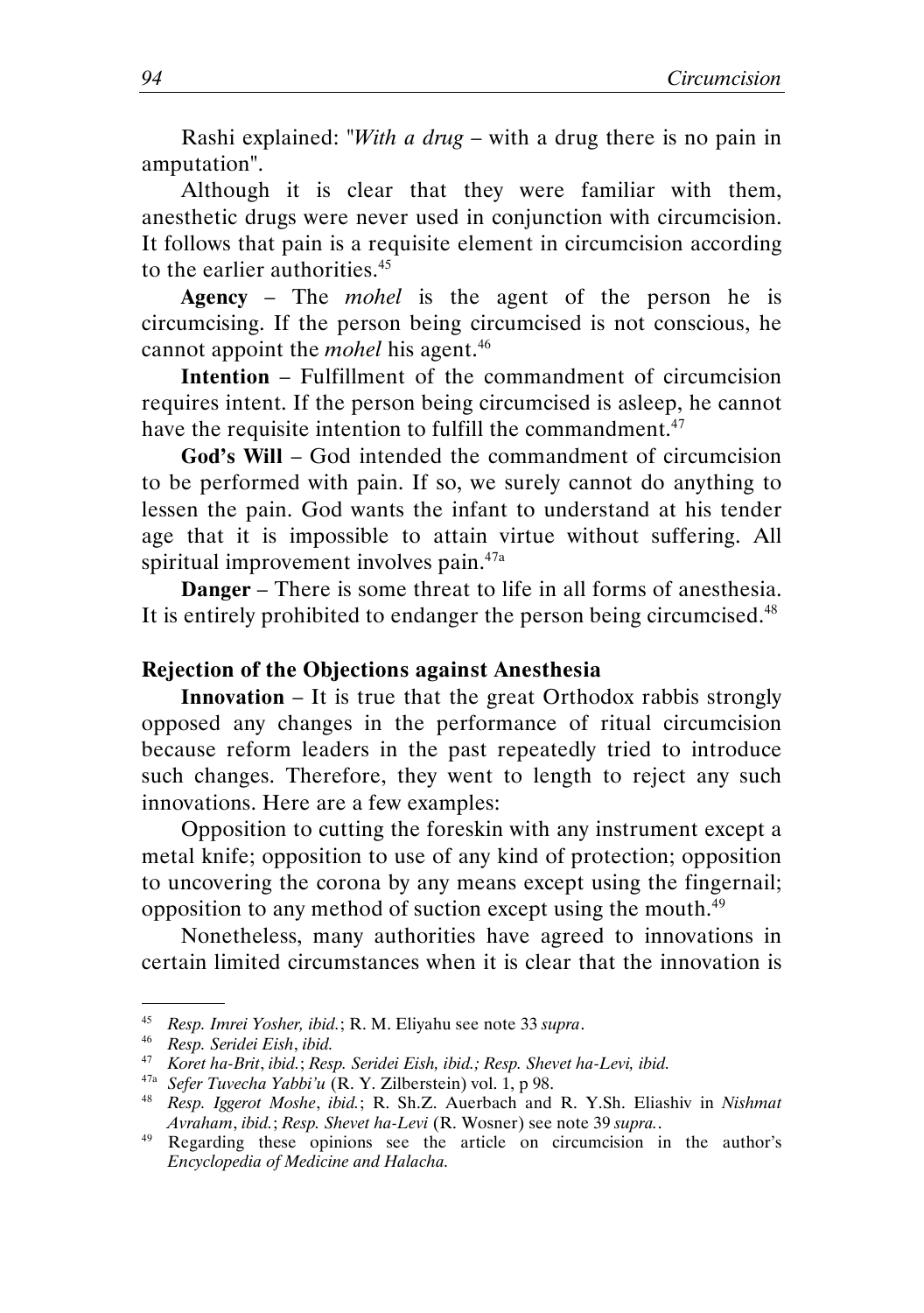justified and does not conflict with any halacha. For example, many permit uncovering the corona with an instrument instead of the fingernail.<sup>50</sup> And many have agreed to suction with an instrument instead of the mouth. $51$ 

Further, some have objected only to innovations that involve the essential elements of circumcision while permitting incidental changes like introducing antiseptic methods for preventing infection despite the fact that in previous generations such methods were unknown.<sup>52</sup>

Use of local anesthetic seems to be quite far from any infringement against the commandment of circumcision. If there is a rational reason for such anesthesia and if there is no substantial prohibition and no connection to the essential elements of the commandment, why should anesthesia be prohibited?

According to those who object to anesthesia in circumcision because it conflicts with fulfillment of the commandment it is clearly prohibited to use any form of anesthesia. But if using anesthesia does not conflict with fulfillment of the commandment and if the purpose behind anesthetizing the patient is to reduce pain rather than to adversely affect the performance of the commandment, there is no reason to object to this innovation more than to any other innovation.

In addition, those who prohibit local anesthesia in routine circumcision because it is an innovation and nonetheless permit anesthesia in certain complicated cases or for adults must in any event approve of some innovation unknown in previous generations. Anesthesia was, of course, unknown in earlier generations even in complicated cases. If so, we must conclude that it is acceptable to discuss which innovations are permitted and which are prohibited.

Although there are some contemporary authorities who object to any form of anesthesia for adults, it is in fact the common practice to use local or general anesthetic in every circumcision of a

<sup>50</sup> See Resp. Maharats Chayuth 60; Resp. Achi'ezer 3:65, sect. 12; Resp. Iggerot Moshe, Y.D. 1:155; R. Sh.Z. Auerbach, quoted in Nishmat Avraham, Y.D. 264:2.

<sup>51</sup> See Resp. Maharam Schik, O.C. 152; Resp. Divrei Malchi'el 4:87; Resp. Beit Yitshak, Y.D. 89; Resp. Da'at Kohen 141-142; Resp. R. Y.I. Herzog, Y.D. 84; Chazon Ish, quoted in Resp. Shevet ha-Levi 6:148, sect 2. See in extenso the author's Encyclopedia of Medicine and Halacha, s.v. mila.

<sup>52</sup> R. A.M. Yisra'el in Ha-Ma'or 27(6):4, 5735.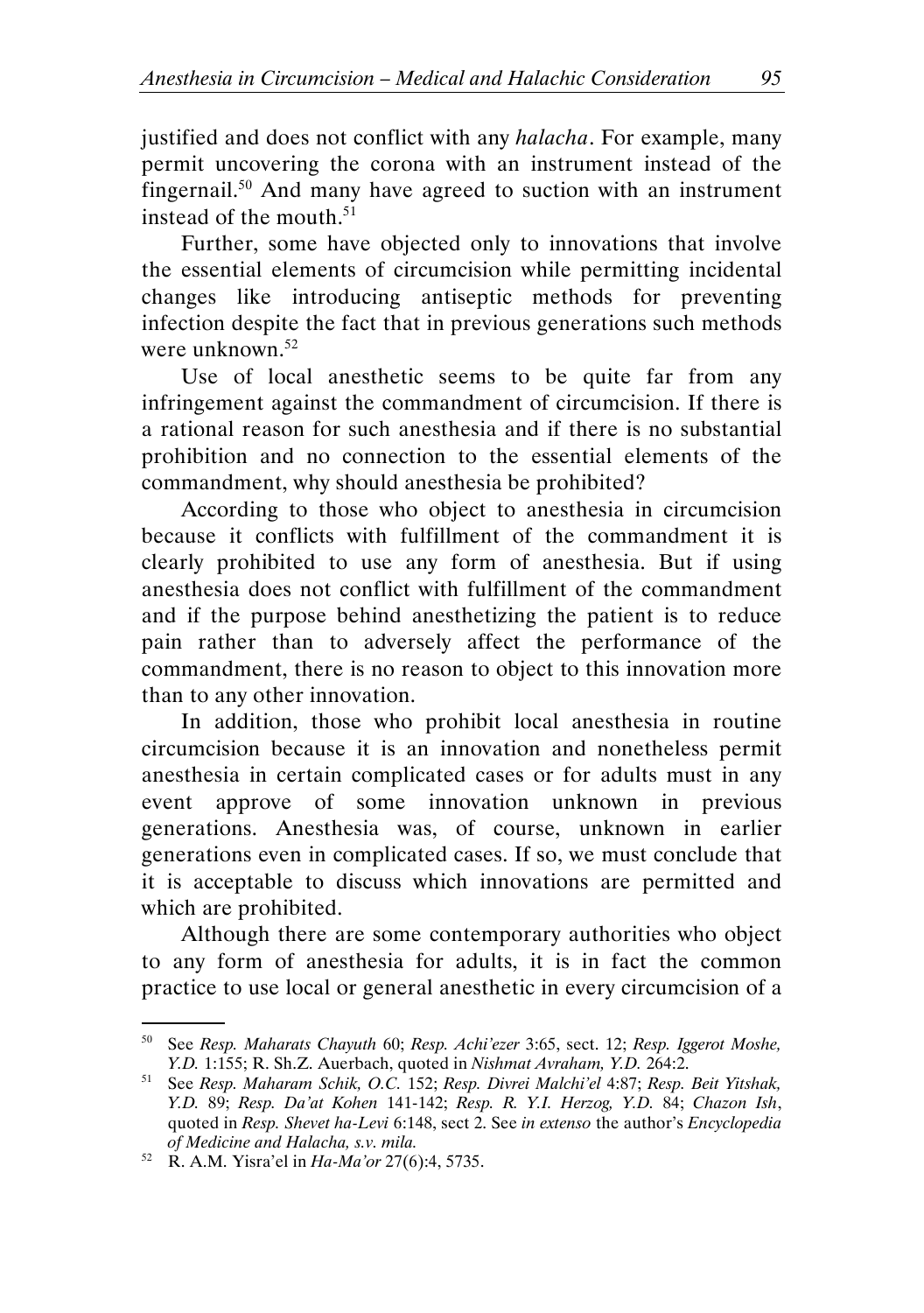child or adult. A large scale study of circumcisions performed on immigrants from the former Soviet Union who had not been circumcised in their country of origin and who were subsequently circumcised in Israel in accord with the guidelines of the Israeli Chief Rabbinate presented the following data: In the years 1990-92 there were 2,857 males between the ages of 1 and 64 circumcised at the Soroka Medical Center in Beer Sheva. Fourteen percent of them were circumcised under local anesthesia and 86% under general anesthesia.<sup>53</sup>

Therefore, it would seem that the decision must be based on the consideration of whether the innovation of anesthesia does not conflict with any halachic principle.

**Pain** – There is no source in the Torah, in *halacha*, or in kabbala requiring that circumcision be accompanied by pain. There is no source in talmudic literature, the Zohar, or the medieval or modern authorities that considers pain to be part of the fulfillment of the commandment of circumcision.

The *poskim* adduce only one source regarding pain in circumcision. It is a Midrash<sup>54</sup> according to which Abraham desired pain in circumcision in order to increase his reward for performing God's commandment. There are, however, two reasons why this source cannot serve as proof:

(1) The Midrash implies that Abraham desired to increase his pain in order to increase his divine reward, but it follows that simple fulfillment of God's commandment does not require pain. This is certainly not a proof that pain is obligatory;<sup>55</sup>

(2) Abraham's greatness and righteousness are incomparable; he surely accepted pain upon himself wholeheartedly and with pure intention. This surely does not imply that he was obligated to do so. The great patriarchs determined to accept an extra measure of pain in fulfilling God's commandments because of their love for the commandments. Thus it was with Abraham. This cannot imply any objection to anyone else avoiding pain in circumcision.<sup>56</sup> Abraham acted out of supreme love of God. His behavior cannot mandate

<sup>53</sup> Sh. Wahlfisch et al. in Ha-Refu'ah 127:119, 1994.

<sup>54</sup> Bereishit Rabba 47:11.

<sup>55</sup> Resp. Eretz Tsvi 56; Resp. Chemdat Tsvi 4:48; Rabbi M.D. Tendler in Carmy S (ed), Jewish Perspectives on the Experience of Suffering, 1999, pp. 79-83.

<sup>56</sup> Resp. Yabbia Omer 5, Y.D. 22:4.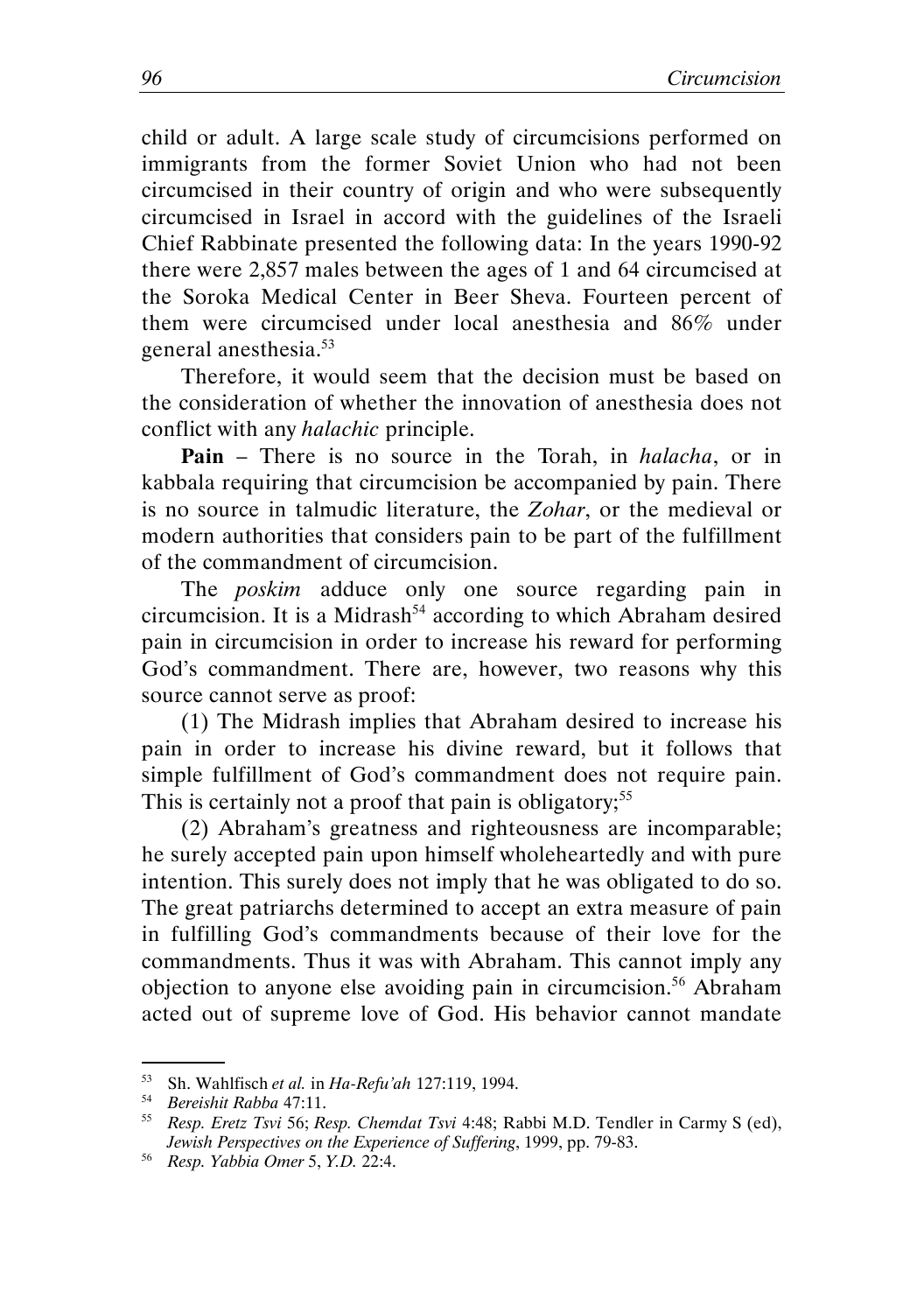that we too perform God's commandment with a similar level of devotion.<sup>57</sup>

Since Abraham circumcised himself, one may argue that he desired to increase his divine reward by increasing his pain. But there is no reason to call upon a father to increase the suffering of his baby son in order to increase his son's divine reward.<sup>58</sup>

Although the commandment of circumcision was first performed by Abraham, its principal authority does not derive from Abraham. Rather, the principal authority for the commandment of circumcision derives from God. Therefore, it is not necessary that the commandment be performed as Abraham did it. We do not, for example, call upon anyone to circumcise himself as Abraham did.<sup>58</sup>

Further, there are other, opposing opinions in the Midrash regarding Abraham's pain in circumcision. In a different passage<sup>59</sup> we read that Abraham was circumcised by a scorpion that God sent to him. Further, the earlier authorities $60$  make clear that God assisted Abraham in circumcising himself. These authorities make no mention of pain; it is reasonable to assume that God would not Himself cause pain.

The second source, "that everyone should consider his own suffering when [the baby] cries from the pain of circumcision because his voice rises without the impediment of any evil that his prayer might include,"<sup>61</sup> is surely not sufficient to block palliative treatment of the person being circumcised. The thrust of the passage is simply that a person who is suffering should raise his voice in prayer because such prayer will be heard on high without any impediment. Even this idea has no earlier source.

Further, the leading kabbalist of Jerusalem has been quoted as saying that he searched the Zohar and other kabbalistic works and did not find any special mention of the infant's pain during circumcision. On the contrary, the Zohar clearly indicated that the pain of childbirth atones for the sin of Eve. Nonetheless, no one has ever objected to efforts to minimize that pain.<sup>62</sup>

<sup>57</sup> R. Moshe ha'Levi Steinberg, Chukkat ha-Ger 15, n. 31.

<sup>58</sup> R. A. Baron in Ha-Darom 58:13, 5749.

<sup>59</sup> Tanchuma, Lech Lecha 17.

<sup>&</sup>lt;sup>60</sup> See Rashi ad Gen. 17:24; Da'at Zekeinim mi-Ba'alei ha-Tosafot, ibid., 26.<br><sup>61</sup> Olelot Efrayyim 446, quoted in the notes of R. A. Gutmacher on Tra

Olelot Efrayyim 446, quoted in the notes of R. A. Gutmacher on Tract. Shabbat 130a.

 $62$  Nishmat Avraham 5, Y.D. 260:1.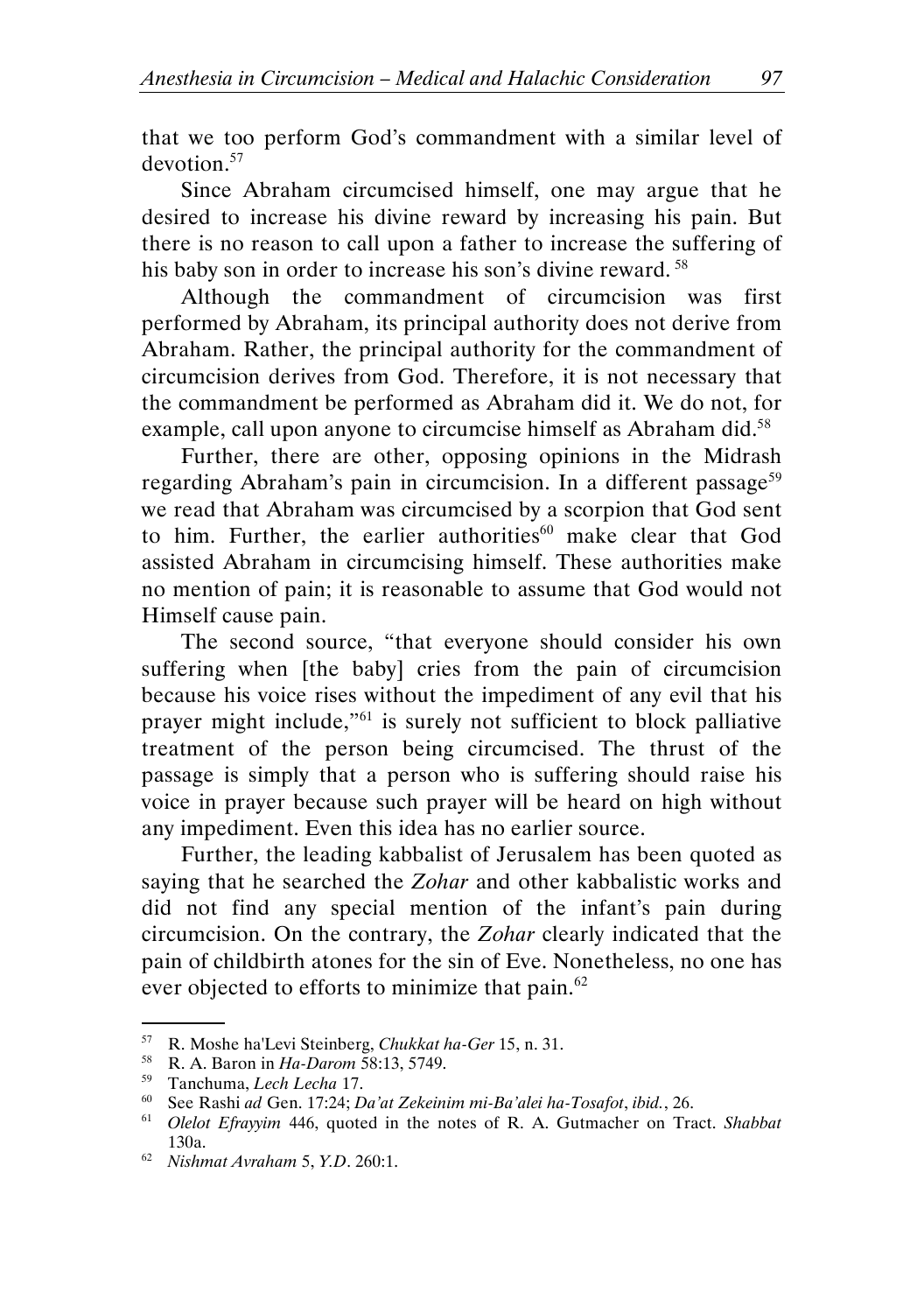It would further seem clear that those who favor pain in circumcision in order to increase divine reward are only referring to adults who can understand the significance of pain and its purpose. But what purpose can pain in newborns have? Newborns have no understanding at all! It is incomprehensible that some authorities require pain only in newborn circumcisions but not for adults. This position is indeed problematic.

In light of all this, we can understand the opinion of the rabbi who wrote:

There is no need for the circumcision to cause pain. It is impossible that halacha would require the act of circumcision to cause pain. This idea has no source. Since none of the principal authorities and none of the poskim mentioned such a fundamental idea as requiring pain in circumcision, we may conclude that there is absolutely no reason to require pain in circumcision.<sup>63</sup>

Another great rabbi wrote:

We have found no source for a commandment to cause pain in circumcision. Abraham desired divine reward for the pain he suffered in his circumcision in accord with the principle "as the pain is great, so is the divine reward." But there is no compelling reason to require pain in a child who has no capacity to understand the meaning of the pain he experiences.<sup>64</sup>

#### One contemporary posek concluded:

One should not use general anesthesia because it is unhealthy. Therefore, general anesthesia is not used in circumcising children. The objection to general anesthesia is not based on halachic grounds, nor is it based on mystical considerations when we know of no obstacle and no hindrance, for the sages in every generation know both the literal and the mystical principles of fulfilling the commandment.<sup>65</sup>

<sup>63</sup> Resp. Ma'arachei Lev, Y.D. 53.

<sup>64</sup> Resp. Seridei Eish, ibid.

<sup>65</sup> Resp. Iggerot Moshe, ibid.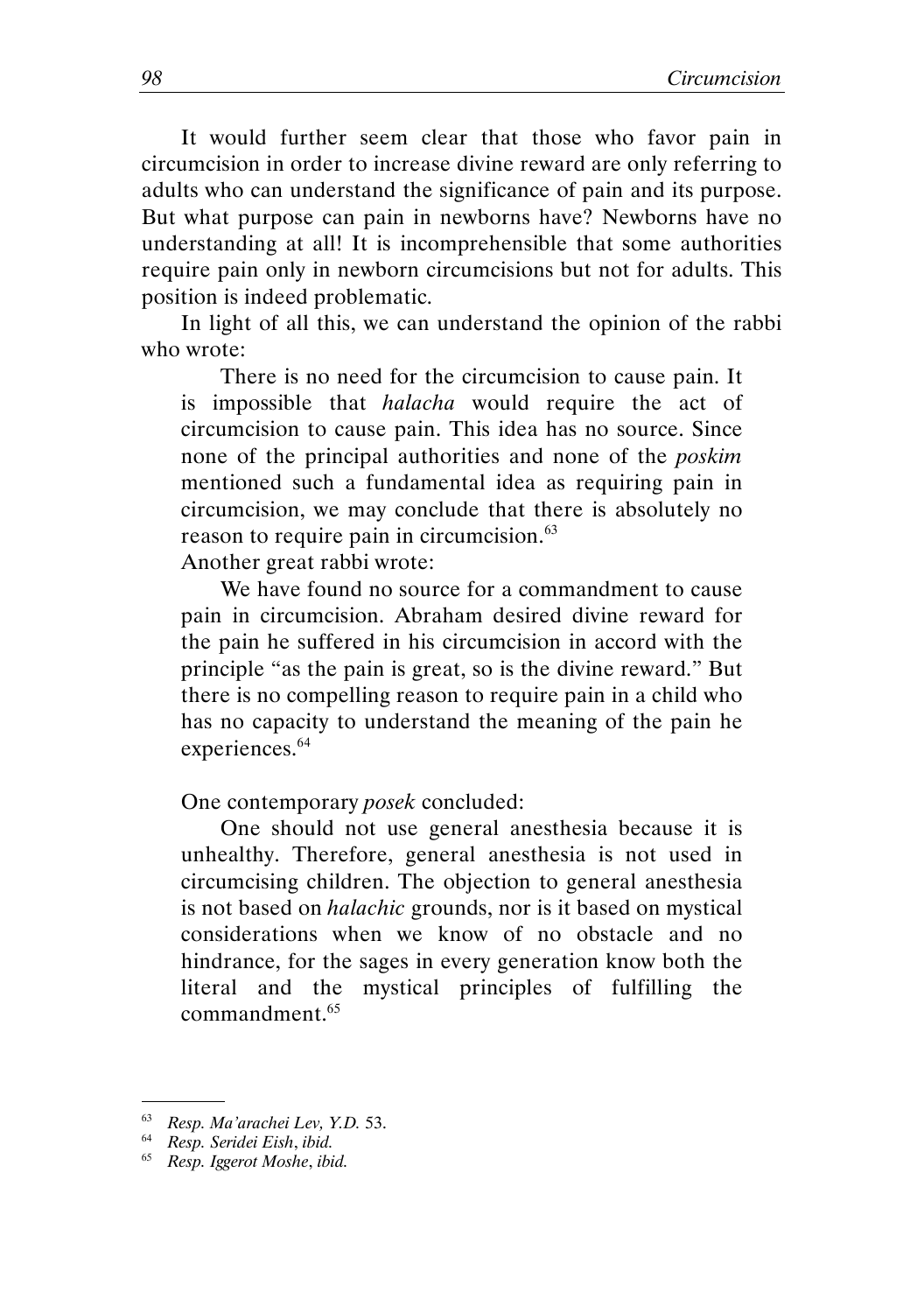Even those who require pain in circumcision prohibit only a drug that would entirely eliminate sensation in the penis.<sup>66</sup> But applying a local anesthetic cream, and certainly administering sucrose, can only reduce, but not entirely eliminate, the sensation of localized pain. No one has proposed that there is a specific level of required pain. Therefore, even according to this opinion, it is sufficient that the infant experience some pain.

The Covenant with God – The approach here is similar to the approach regarding pain. Although there is some reason and proof that pain must accompany circumcision, the palliative methods mentioned above in the section on medical background do not completely eliminate sensation. They merely reduce the level of pain and its duration. It would seem that those who require experiencing pain do not have in mind any specific level of pain. It follows that according to them even reduced levels of pain should be sufficient to fulfill the covenant between the newborn and God.

The Sages were Familiar with Anesthesia – The Sages' refraining from using anesthesia with which they were familiar proves nothing in our case. There are several reasons why no proof can be brought in this case from the Sages:

The drug mentioned by the Sages was used in the amputation of a limb. A straightforward reading of the Talmudic passage indicates that they were referring to a drug that would accomplish the amputation,  $67$  not an anesthetic drug.<sup>68</sup> This is consequently no proof that they were familiar with anesthetic drugs.

In a similar vein we can explain the Talmudic passage mentioning a drug in connection with the boring of a hole in the ear of a slave.<sup>69</sup> This too should be taken to refer to a drug that, when placed on the ear, causes a hole to form.<sup>70</sup> This interpretation fits with the other means of forming the hole that are mentioned in that passage.

 $66$  As made clear in Resp. Imrei Yosher, ibid. This is the principle source requiring pain in circumcision.

 $67$  As Rashi wrote: "to amputate it by means of a drug". Rambam (Chovel u-Mazzik 2:10) wrote: "to cut it off by means of a drug."

<sup>&</sup>lt;sup>68</sup> Resp. Chemdat Tsvi, ibid.

<sup>69</sup> Kiddushin 21b.

 $70$  Rashi, ibid., s.v. mi'et sam.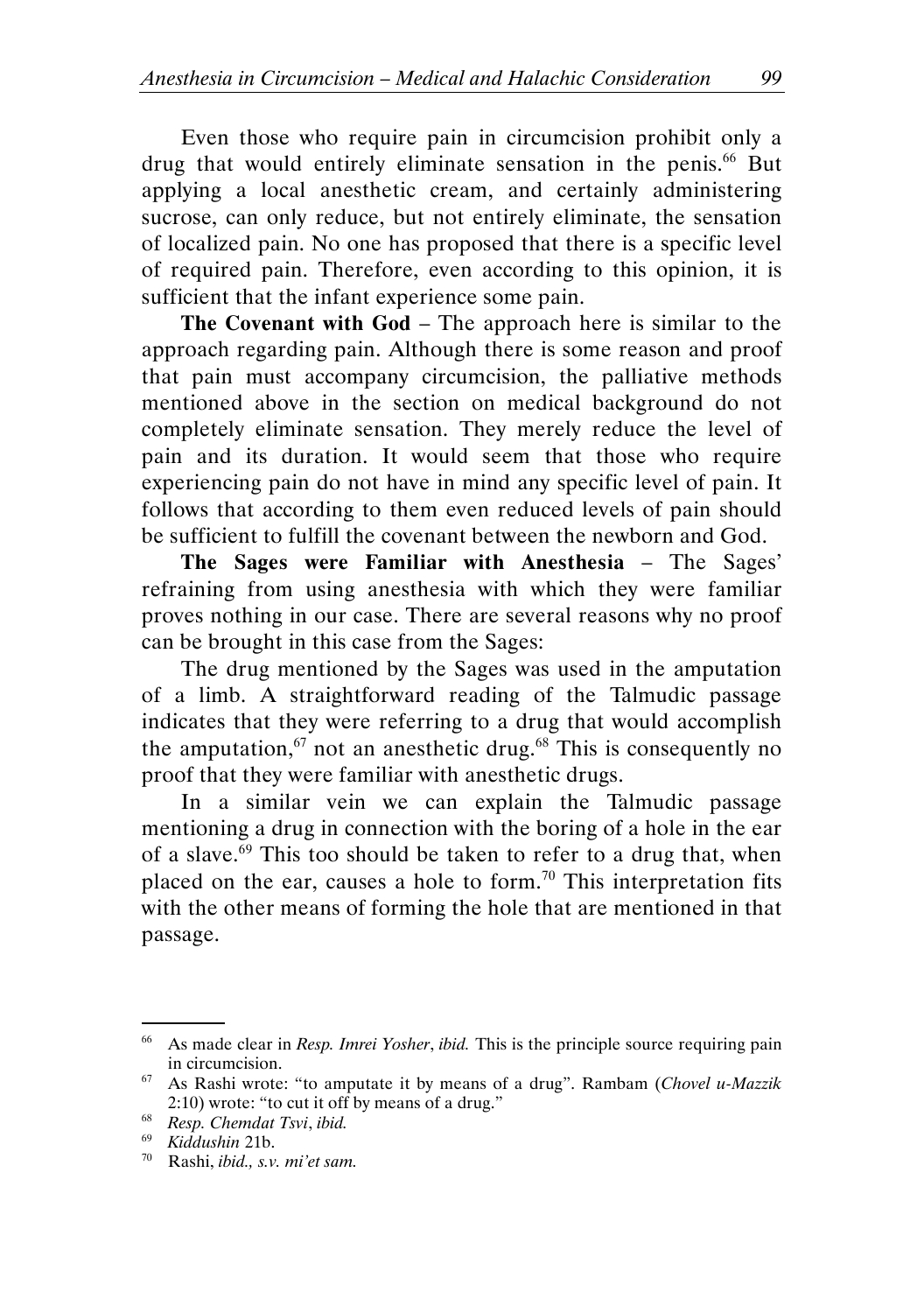The surgery of R. Elazar b. Shimon<sup> $71$ </sup> is at first glance a clearer source for anesthesia in the days of the Sages since the drug mentioned induced sleep. This however is also no proof that they were familiar with anesthesia because the drug mentioned was probably dangerous. Such a drug is of course prohibited in circumcision; only in major, essential operations like the surgery of R. Elazar b. Shimon would it be permitted.<sup>72</sup> It is further unlikely that the drug was commonly available.

In fact, the drug was rarely used and circumcision was of course quite common.

Even if the Sages were familiar with anesthesia and refrained from using it in circumcision, it must also be true that they refrained from using it in childbirth as well. Further, they refrained from using it to palliate Rabbenu ha-Kadosh's great pains and let him die rather than suffer.<sup>73</sup>

In a similar vein R. Chanania b. Tardion was not treated with any anesthesia.<sup>74</sup> There are numerous other examples of Talmudic passages describing pain with no mention of anesthesia.

In any event, there is no source in *halachic* literature prohibiting anesthesia or other palliative treatment for pain in childbirth, where it would seem more reasonable to be strict because of the verse: In pain shalt thou bear children.<sup>75</sup> Nor is there any source prohibiting anesthesia or pain relief in suffering terminal patients.<sup>76</sup>

In general, the Sages opposed unnecessary suffering, aside from some extraordinary cases.<sup>77</sup> It follows that the Sages would permit preventing the pain of circumcision whenever possible.<sup>78</sup> The Sages' silence regarding the use of anesthesia in circumcision can clearly not prove that they prohibited it.

Agency – Some authorities have proven that even an adult can fulfill the commandment of circumcision while under general

<sup>71</sup> Bava Metzia 83b.

<sup>72</sup> Resp. Avnei Zikkaron 3:3.

 $73$  Ketubbot 104a.

<sup>74</sup> Avoda Zara 18a.

 $^{75}$  Gen. 3:16.<br> $^{76}$  See the exi

<sup>76</sup> See the extensive discussion on the permissibility of palliative treatments in terminal patients in the author's Encyclopedia of Medicine and Halacha, s.v. noteh lamut (1), n. 302 ff.

 $77$  See the author's Encyclopedia of Medicine and Halacha, s.v. yesurim, n. 176 ff.

<sup>78</sup> Resp. Mi-Ma'amakim 2:15; R. A. Baron in Ha-Darom 58:13, 5749.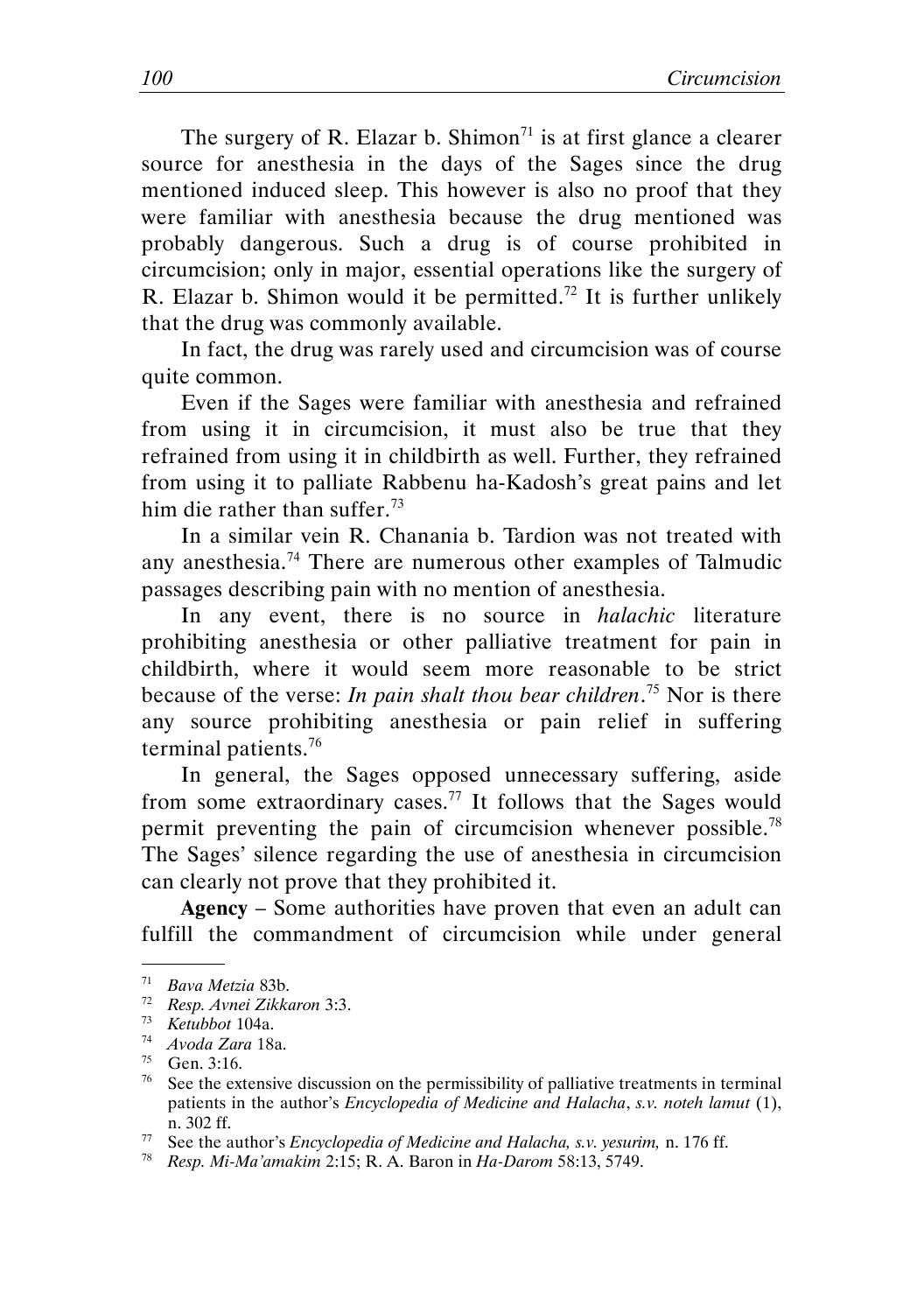anesthesia. There are several reasons why unconsciousness does not detract from the fulfillment of the commandment:

Although he is asleep, the deed of circumcision is still performed. It follows that if someone appointed an agent prior to going to sleep or prior to undergoing anesthesia, the appointment is valid and being unconsciousness does not detract from the fulfillment of the commandment.<sup>79</sup>

This conclusion seems inevitable because if a man appoints an agent to betroth a woman for him in some distant place and the agent goes and does it at a moment when the man who sent him is asleep, the betrothal is surely valid.

Agency is invalid in commandments that depend on the one's person, but the commandment of circumcision merely requires that a person be rid of his foreskin. Further, the act of circumcision does not require a valid agent since a minor is qualified to do it<sup>80</sup> although minors are disqualified as agents.  $81$ 

If all this is correct with respect to the circumcision of an adult, is it all the more correct with respect to the circumcision of an eight-day-old baby, since in such a case it is the baby's father who appoints the agent. Now the father is certainly conscious even if the baby is asleep or anesthetized. It follows similarly that local anesthesia does not detract from the fulfillment of the commandment.

Intention – The poskim have proven that absence of intention to fulfill the commandment of circumcision does not detract from the fulfillment of the commandment. There are several reasons for this:

Intention expressed prior to undergoing anesthesia is sufficient.<sup>82</sup>

Since the deed is performed by someone other than the person being circumcised, it is sufficient if the *mohel* has intention to fulfill the commandment.<sup>83</sup>

Circumcision requires no special intention. $84$  This follows from the permissibility of a minor performing the circumcision.<sup>85</sup> .

<sup>79</sup> Resp. Maharsham 6:85; Resp. Yabbia Omer, ibid.

 $80$  Tur Y.D. 264:1.

<sup>81</sup> Resp. Yabbia Omer, ibid.

 $82$  Resp. Shevet ha-Levi, ibid.

<sup>83</sup> Resp. Yabbia Omer, ibid.

 $84$  Minchat Chinnuch 2. See also Ha-Ketav ve-ha-Kabbala, Gen. 17:13.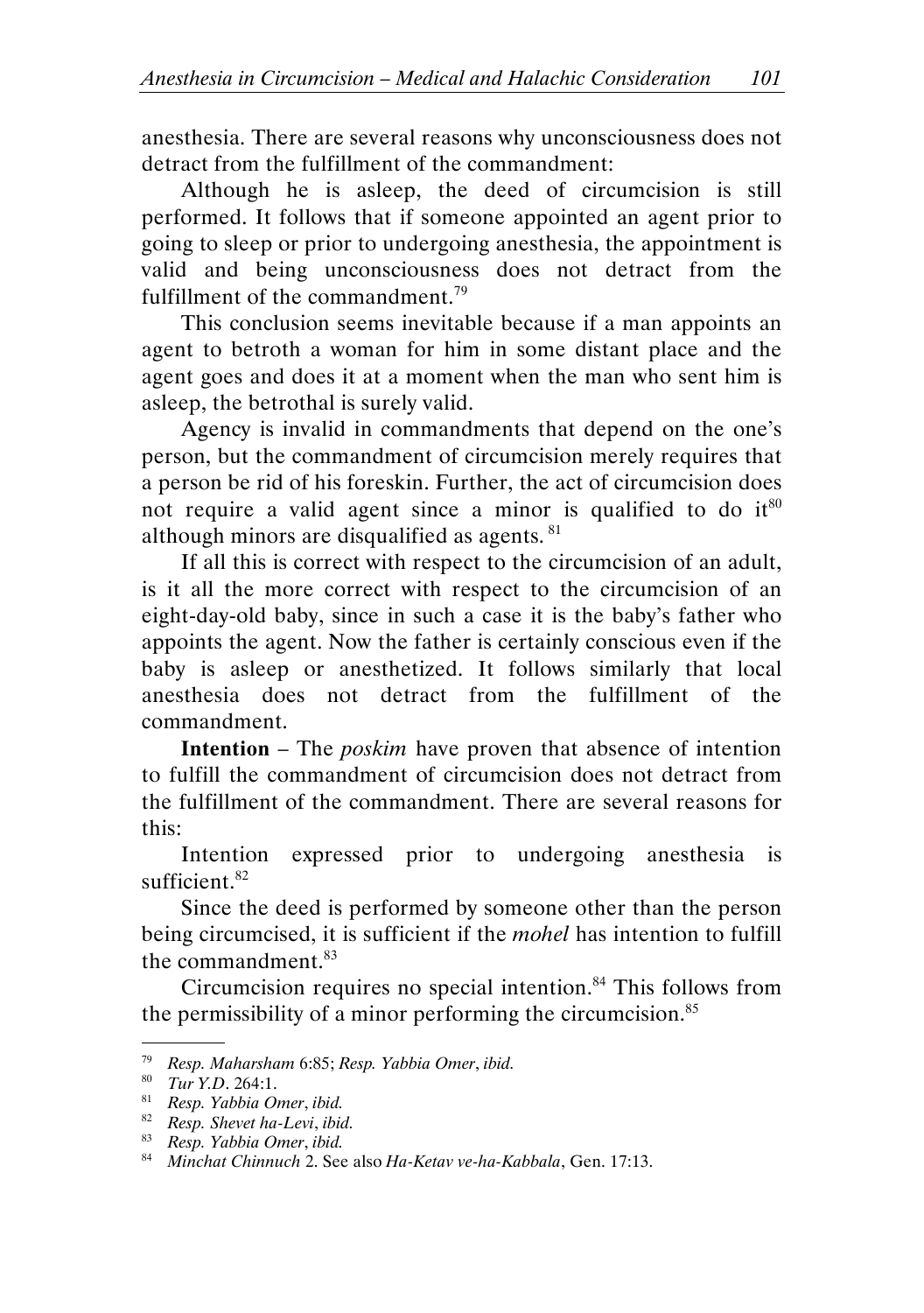These reasons are needed only in cases of general anesthesia. In local anesthesia of a newborn none of the reasons are needed because local anesthesia of an adult does not block him from intending to fulfill the commandment, and newborns have no intentions at all.

God's Will – Everything that happens to us happens because of God's will. Nonetheless, we intervene in cases of illness and suffering and the *halacha* of healing requires us to alleviate pain and suffering as far as we can. The fact that circumcision involves pain proves nothing. Therefore, alleviating pain does not contradict God's will any more than does alleviating of any other suffering. There is no special significance to the suffering of an eight-day-old infant, who can surely not understand that "every spiritual acquisition requires pain."

Circumcision does indeed involve pain. But if the purpose of that pain were to inculcate the idea that every spiritual acquisition requires pain, then anesthesia would equally be prohibited in adults. In fact, most authorities permit anesthesia in adults. It follows that there can be no special will of God that the infant suffer.<sup>86</sup>

Several more general points can be adduced:

We have seen authorities who permit even general anesthesia in adults<sup>87</sup> without requiring any pain at all and without prohibiting newly developed methods of anesthesia despite the Sages having refrained from using them. These same authorities also permit even general anesthesia in newborns.

In principle "its ways are ways of pleasantness, and its paths are peaceful." If it is clear that there is significant pain in circumcision

<sup>&</sup>lt;sup>85</sup> Tur Y.D. 264:1. See also Yalkut Yosef, Sova Semachot 2, Hil. Milah 15:1.<br><sup>86</sup> P. Y. Zilberstein is the authority who probibits anesthesia in infant

<sup>86</sup> R. Y. Zilberstein is the authority who prohibits anesthesia in infants because of God's commandment. See his Tuvecha Yabbi'u as referenced above in note 47a. R. Ziblerstein in his Torat ha-Yoledet 34:8, however, permitted anesthesia for a woman in childbirth, even on Shabbat, in order to prevent her experiencing pain. It follows that the principle "in pain shalt thou bear children" refers only to childbirth. Although there is room to say that preventing pain in childbirth is therefore a violation of divine will, such cannot be said about circumcision, regarding which neither Scripture nor rabbinic literature requires pain (as explained in note 62 above). R. Zilberstein's position remains to be clarified.

<sup>&</sup>lt;sup>87</sup> See Resp. Maharsham 6:85; Resp. Da'at Kohen 197; Resp. Ma'archei Lev Y.D. 53; Resp. Kappei Aharon 19; Resp. Chemdat Tsvi 4:48; Resp. Yabbia Omer 5, Y.D. 22; R. Moshe ha'Levi Steinberg, Chukkat ha-Ger 15, n. 31.